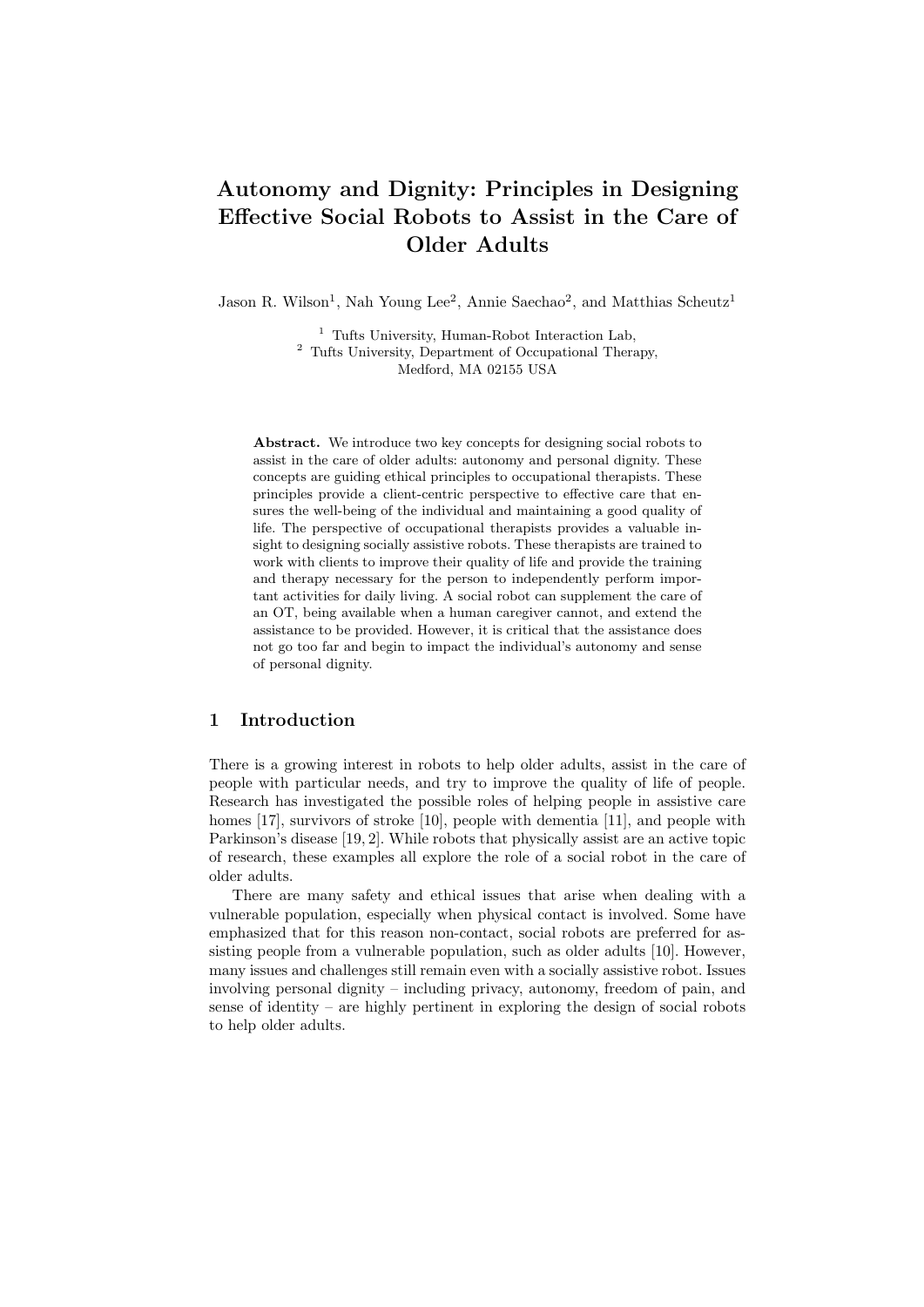#### 2 Autonomy and Dignity

We consider here a client-centric design perspective informed by some of the guiding principles used by professional occupational therapists. Maintaining autonomy and preserving personal dignity of the person are critical design concerns for socially assistive robots. In this paper we present these concepts from the perspective of occupational therapists who are commonly tasked with helping people have a better quality of life by providing the necessary therapy and training to do important activities of daily living. We relate each of these concepts to past and present work in designing socially assistive robots with the goal of reinforcing these client-centric design perspectives so that they may more commonly incorporated into the design of future robots.

## 2 Background

"Occupational therapy is defined as the therapeutic use of everyday life activities (occupations) with individuals or groups for the purpose of enhancing or enabling participation in roles, habits, and routines in home, school, workplace, community, and other settings" [1]. Occupational therapists (OTs) serve to enable individuals to participate in meaningful occupations, activities they both need and want to do to promote their health and well-being. OTs evaluate, assess, and plan interventions that are client-centered as well as teach skills, adaptations, and/or modifications of the environment to participate independently. OTs work with people from various populations across multiple settings such as hospitals, schools, mental health field, skilled nursing facilities, and the community. A major emphasis of occupational therapy practice is a client-centered approach of looking at the client holistically (physically, emotionally, socially, psychologically). Each client brings with them their own unique background and perspective, and occupational therapy is a collaborative process that is client driven to meet the needs of each individual [13]. Acknowledging differences among clients is important in evaluation and intervention planning while upholding the code of ethics. Two topics of focus in this paper are autonomy and dignity. One of the core values of occupational therapy is maintaining the dignity of the individual – treating the person with respect during all interactions. One of the principles and standards of conduct for OTs is autonomy, respecting the individual's choice and confidentiality. The individual has a right to make decisions based on the direct care of their own health [4]. OTs strive to maintain an individual's dignity and autonomy during the therapy process.

As described above, the occupational therapy profession is revolved around "client-centered" practice where the service delivery process, especially the interventions, are individualized towards the client's needs, goals, strengths, and challenges. The foundational guidelines of designing an individualized intervention is through a frame of reference, which are interrelated constructs that guide the OT practice [1]. Examples of these frames of reference are: Motivation of Human Occupation (MOHO) and Person, Environment, and Occupation (PEO) [8, 9]. MOHO considers three factors, habituation, volition, and motivation when used to evaluate the occupational performance of a client while PEO describes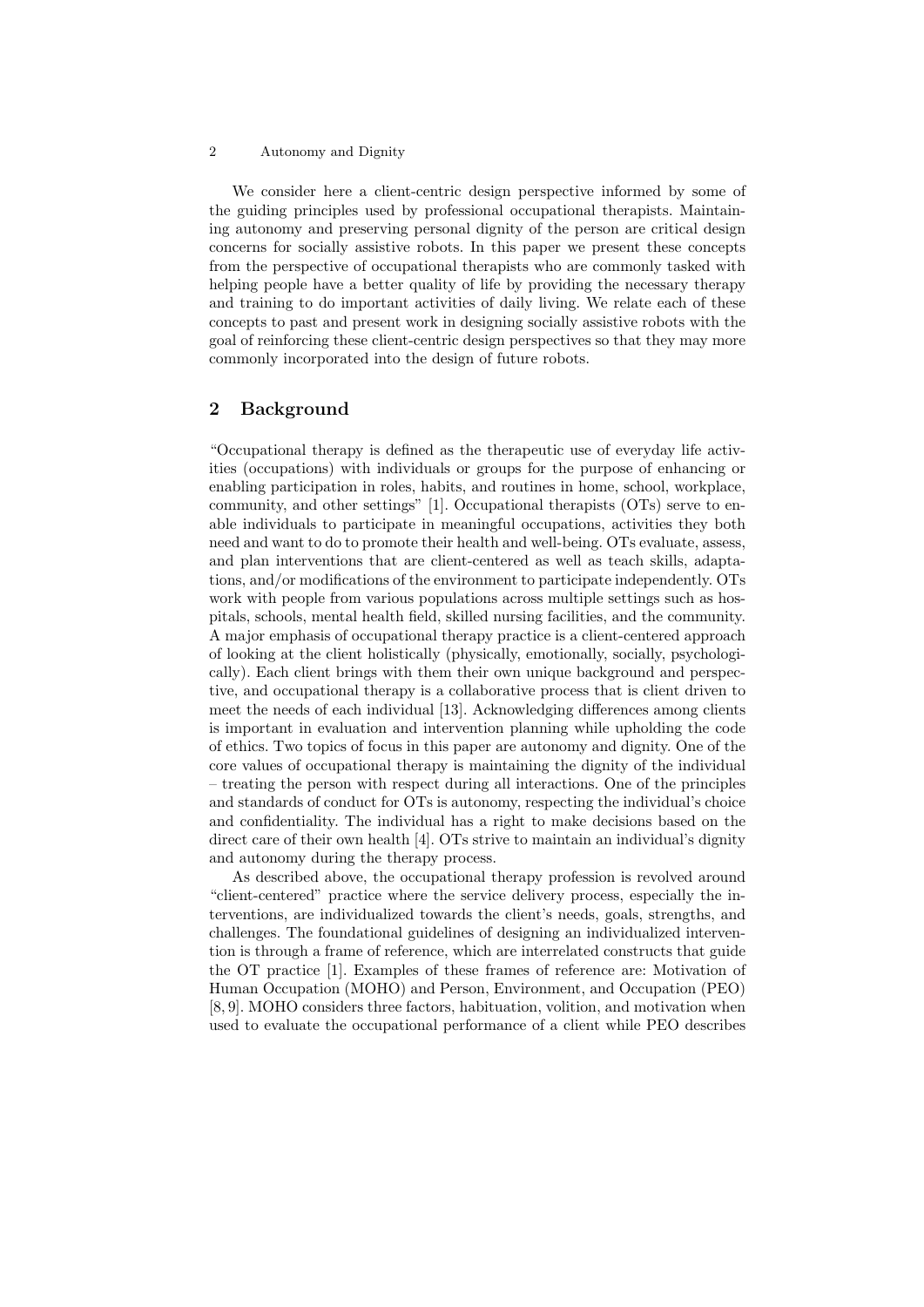how the fit among the person, environment, and occupation influences the occupational performance.

The degree of autonomy varies depending on the type and context of the intervention as well as the needs of the individual. For example, participation in a group exercise therapy allows for a different expression of autonomy compared to a degree of autonomy in learning self-catheterization for toileting at an outpatient setting. Despite these differences in autonomy, the goal of an OT is to use the frames of reference to identify factors that can help with maintaining autonomy and dignity. For example, a client learning to self-catheterize may feel intimidated and a loss of dignity during the intervention process. Using MOHO, an OT may ask the goals of the client, such as whether the client wants to and feels comfortable to self-catheterize in public restrooms or is motivated to learn self-catheterization for a situation when his/her caregiver is not present to do it for him/her. An OT may also analyze based on PEO on how the client should care for the catheterization tools according to the client's different environmental demands, such as at a school, park, and home. During the intervention process, the OT works with the client to meet their goals while ensuring their autonomy and dignity. From the examples listed above, some interventions may range from intimate subjects to personal space and maintaining the dignity of the person and their choice of participation relates back to that client-centered practice and maintaining the respect towards the individual.

### 3 Autonomy

Having a robot provide just the right amount of assistance and enabling the person to do tasks on her own are important elements to supporting and maintaining autonomy of the individual. This is perhaps an advantage to designing social robots, ones that do not physically intervene. A social robot used for physical therapy can provide encouragement and verbal suggestions and no physical contact, thereby avoiding any safety concerns arising from the physical contact [10]. Alternatively, a social robot can provide verbal and gestural assistance to a person sorting medications while not physically do the sorting task itself [19]. Both of these are examples where the robot provides social assistance, not physical, leading the person to do that task on her own and thus enabling the person to care for herself.

In evaluating the effectiveness of robots, it can be challenging to correctly measure the impact of the robot. A robot-centric design perspective could result in evaluating the success of the robot by measuring the task success, completion rate, time to completion, etc. For example, success rate was used to measure adherence to a social robot providing exercise instruction to older adults [6]. While exercise should improve the quality of life of the person interacting with the robot, the fact that they did all the exercises does not imply that the person is better off. If the robot provides too much assistance (though always leading to task success), the person could end up makes few decisions of her own and lead to a lower sense of autonomy. The person could become dependent on the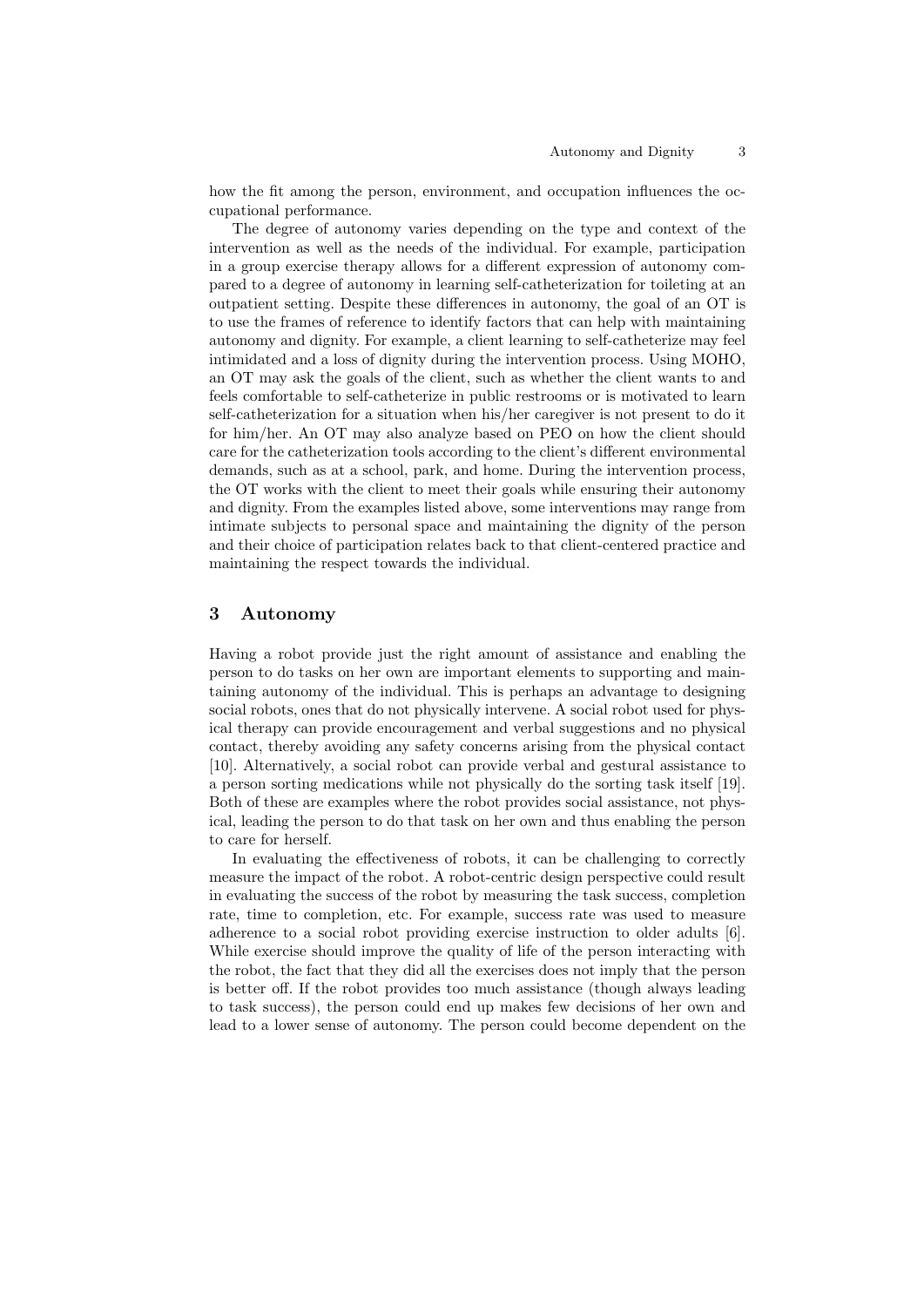#### 4 Autonomy and Dignity

robot to perform the exercises. Enabling the person to do the exercises on her own or giving the person the power to do the exercises when necessary should lead to the person being able to make the right decisions for her own health and contribute to the person's autonomy. We propose that the design metrics take a client-centric perspective instead. It is about empowering the person to create a better quality of life for herself and having a robot provide assistance to help the person only when and where needed. Better metrics may be how much can the person do on their own, without prompting.

But even for a social robot, too much assistance can still be an issue. Need to regulate how much assistance is provided and not always provide the most descriptive or directed assistance possible. Our recent work in designing a social robot to assist in the sorting of medications [19] implemented four levels of assistance in accordance to the guidelines provided in the manual for Performance Assessment of Self-Care Skills [12]. As the person has more difficulty in the task, the assistance provided increases. Initially the assistance is categorized as verbal supportive, but then it may escalate to verbal non-directive and then verbal directive. Similarly, a *graded cueing* technique was used to provide verbal assistance in an imitation task with a social robot [7]. While this work focused on children with autism spectrum disorders, the same principle applies to older adults. The end goal in both of these works is to only provide just enough assistance and not immediately jump to the most complete or direct assistance, thereby allowing the individual to figuring things out for herself and thus supporting the autonomy of the person.

# 4 Personal Dignity

The loss of autonomy can impact one's sense of personal dignity. The sense of self and an independent identity diminished due to an increased dependence on an external resource. A robot that provides too much assistance or simply does the task for the person can lead to a loss of autonomy and thus a loss in personal dignity. But there are other ways in which a socially assistive robot can impact an individual's sense of dignity. A social robot can infringe upon a person's privacy and not response personal boundaries. Also, the emotions of the person and the unique experiences of that person need to be respected by a social robot that is to assist an older adult.

Privacy is an important issue when caring for people, and there has been a significant amount of literature investigating the impact of technology on a person's privacy [14]. Research has also explored the specific role of socially assistive robotics in relation to privacy [5]. These works have presented the risks associated with privacy, but they do not necessarily address how to approach privacy concerns. One opportunity afforded by social robots in dealing with privacy is allowing the person to discuss with the robot what is to be shared and what is not [18]. This can be an active negotiation or dialogue between the robot and the human. Ideally, the robot will be able to present arguments for sharing some relevant information with care providers and family while still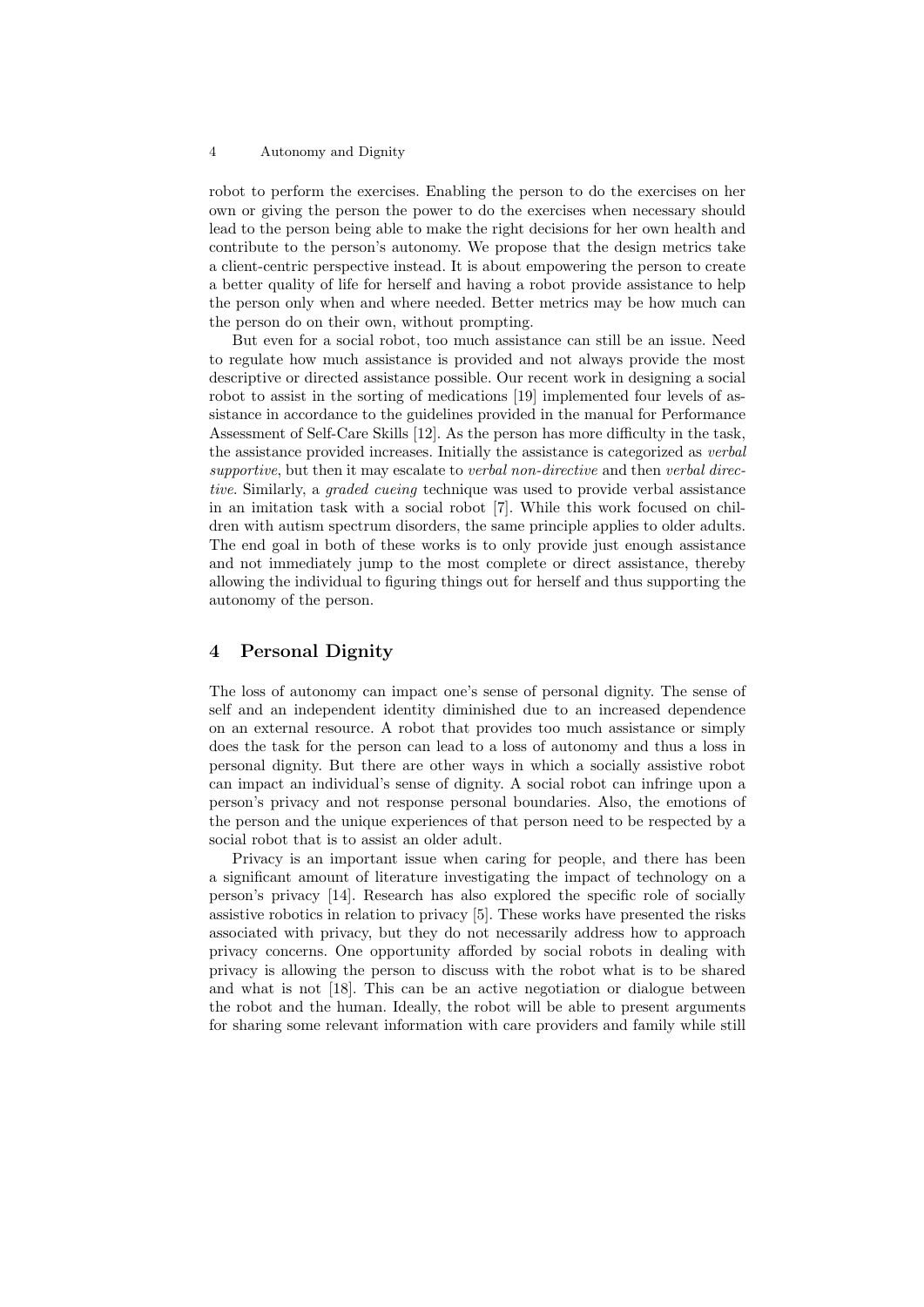respecting the privacy wishes of the person. Having the person take an active role in choosing the boundaries allows the person to feel that his/her privacy is being respected.

Another important way for a social robot to preserve a person's dignity is to recognize and appropriately respond to the person's emotions. While there has been a significant amount of work in computational approaches to recognizing emotions from speech and facial expressions, an important piece is recognizing the moral emotions, such as anger, shame, and guilt. It has been proposed that guilt can be used to influence the actions of the robot [3] to avoid potentially immoral actions, hopefully leading to a preserved dignity [2]. Others have also explored using displays of empathy in socially assistive robots as a means of demonstrating perspective taking on the part of the robot[16]. It has been argued that displaying empathy communicates the robot's ability to recognize the person's emotional state and conveys a message that the person's perspective is important to and considered by the robot [15]. By taking the perspective of the person and respecting that person's emotional state, the robot communicates that the identity of the person is important, and this reinforcement of the individual's identity can contribute to a preserved sense of personal dignity.

# 5 Conclusion

Autonomy and personal dignity are critical elements for ensuring the safety and well-being of an older adult, and these principles need to be incorporated into the design process for social robots. Autonomy reflects the right a person has to make decisions based on the direct care of her own health. Treat a person with respect and recognizing the individual's needs, feelings, and privacy contribute to preserving a sense of dignity. Examples emphasizing these principles in the design of robots exist, but more work needs to consistently consider these guiding principles that focus on the health and well-being of the person first and foremost. By taking this client-centric perspective and the lessons learned from occupational therapists, we can increase the chances of designing robots that improve, or at least maintain, the quality of life of older adults that are being assisted by social robots.

Acknowledgments. This project was in part supported by NSF grant #IIS-1316809.

## References

- 1. American Journal of Occupational Therapy: Occupational Therapy Practice Framework: Domain and Process (3rd Edition) (2014)
- 2. Arkin, R.C., Scheutz, M., Tickle-Degnen, L.: Preserving dignity in patient caregiver relationships using moral emotions and robots. Ethics in Science, Technology and Engineering, 2014 IEEE International Symposium on pp. 1–5 (2014)